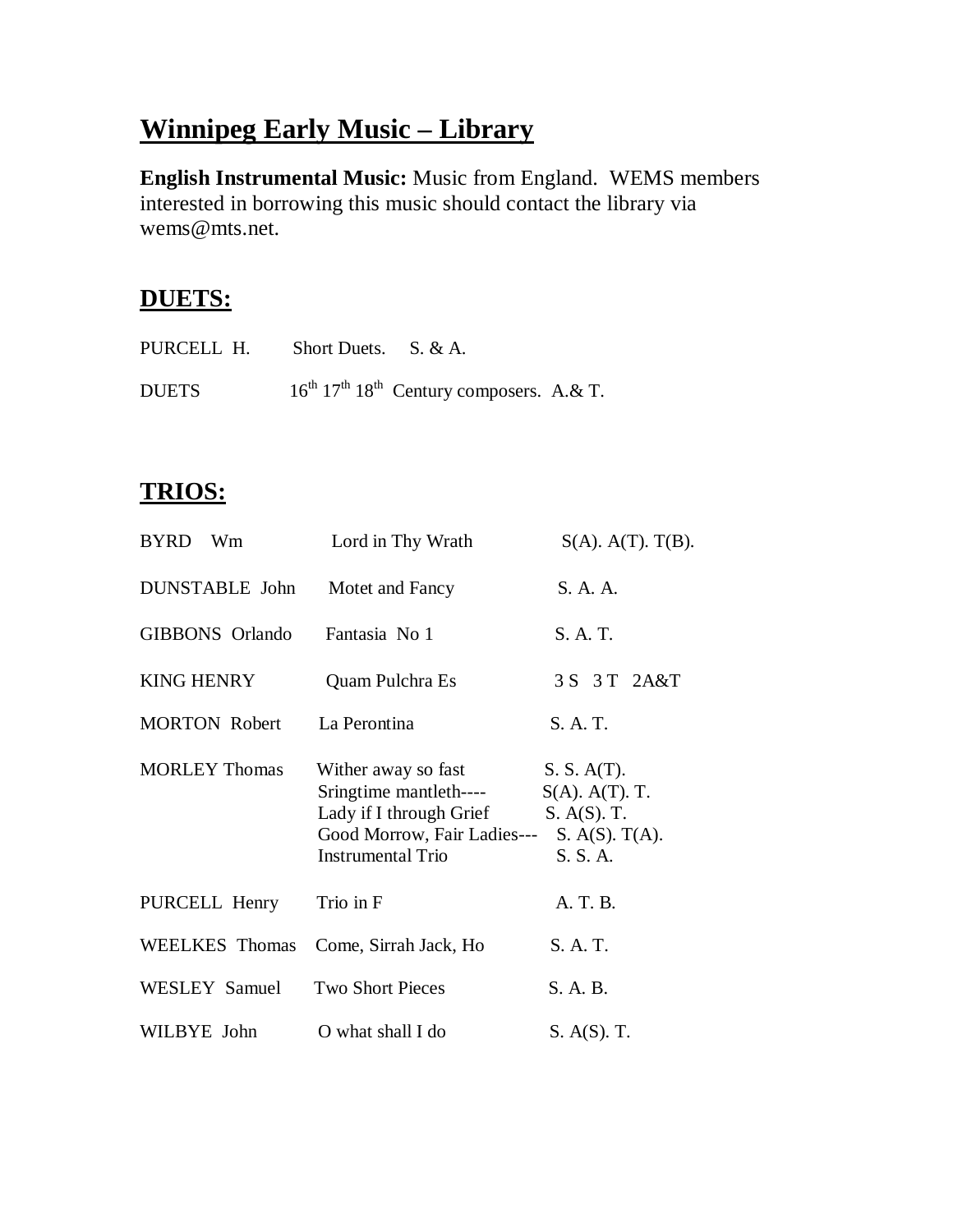BOOKS:

| <b>BYRD &amp; GIBBONS</b>    | Fantasia a tre                                            | $S(A)$ . A. T.                                           |          |
|------------------------------|-----------------------------------------------------------|----------------------------------------------------------|----------|
| VARIATIONS ON OLD FOLK SONGS |                                                           | $S. A(T).$ T.                                            |          |
|                              | TRIO MOVEMENTS Purcell, Bach, Handel, Telmann S. S. A(T). |                                                          |          |
| BYRD, MORLEY, TALLIS         |                                                           |                                                          | S. A. T. |
| <b>CANONS &amp; ROUNDS</b>   | BOOK 2 $S. S. A(T)$ .                                     |                                                          |          |
| <b>OLD ENGLISH PIECES</b>    |                                                           | Gibbons, Weelkes, Youll, R, Johnson, Morley. S. S. S(T). |          |

# **QUARTETS:**

| <b>ANONYMOUS</b> | Early One Morning                                                                                                                                                               | S/A. A. T. B.                                           |
|------------------|---------------------------------------------------------------------------------------------------------------------------------------------------------------------------------|---------------------------------------------------------|
| ALLWOOD. Richard | In Nomine                                                                                                                                                                       |                                                         |
| BATESON. James   | Phyllis, Farewell.                                                                                                                                                              |                                                         |
| FARNABY. Giles   | His Humour                                                                                                                                                                      |                                                         |
| BYRD. Wm         | The Queens Alman and Galliard.<br>Fantazia a 4.                                                                                                                                 |                                                         |
| DOWLAND, John    | $(3$ copies)                                                                                                                                                                    | 23 Pieces for 4 & 5 Recorders SATTB, SAATB, SSATB, SATB |
| GIBBONS. Orlando | Pavanne Lord Salisbury<br>Pavanne & Galliard Lord Salisbury.                                                                                                                    |                                                         |
| PURCELL. Henry   | 1. Five Instrumental Pieces;<br>March (The Married Beau)<br>Ritornella (Dido & Aeneas)<br>Second Act Tune. (Dioclesian)<br>Dance of Bacchanals<br>Jig (The Gordian Knot untied) |                                                         |
| 2.               | Fantasia No: 12                                                                                                                                                                 |                                                         |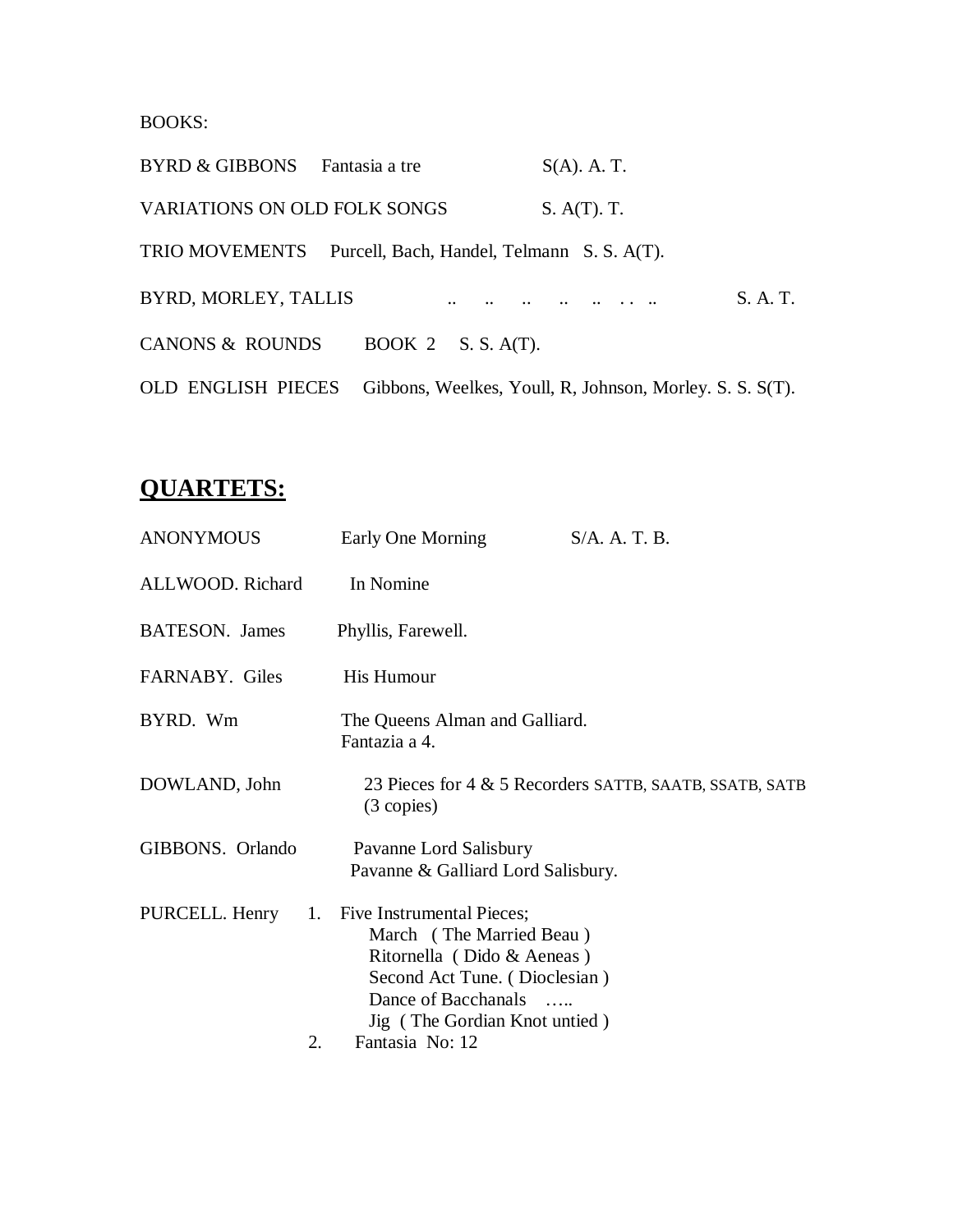| 3.                    | Music to Dioclesian:                             |
|-----------------------|--------------------------------------------------|
|                       | <b>First Tune</b>                                |
|                       | <b>Butterfly Dance</b>                           |
|                       | Dance                                            |
|                       | Hornpipe.                                        |
| 4.                    | <b>First Set Of Pieces:</b>                      |
|                       | Hornpipe                                         |
|                       | Jig                                              |
|                       | If love's sweet passion $&$ Thus happy and free. |
|                       | Monkey Dance,                                    |
| 5.                    | Five Pieces from Abdelazar:                      |
|                       | Rondeau                                          |
|                       | Minuet and Jig                                   |
|                       | Air.                                             |
|                       | Hornpipe                                         |
| 6.                    | Five pieces from The Faerie Queen.               |
| <b>TAVENER</b> John   | In Nomine                                        |
| <b>TOMKINS</b> Thomas | Fantasy                                          |
| WILBYE John           | Adieu sweet Amarillo                             |

## **QUINTETS:**

| <b>BRADE Wm</b>     | The Chester Recorder Series.                |                        |       |
|---------------------|---------------------------------------------|------------------------|-------|
|                     | Pavanne, Galliard, & Coranta.               | S. S. A. T. B.         |       |
|                     | Consortium.                                 |                        |       |
|                     | Galliarden, Cantzonen, Allmand,             |                        |       |
|                     | & Coranten.                                 | S. $A(8)$ $A(8)$ T. B. |       |
|                     | Almand                                      | S. S. A. T. B          |       |
|                     | Paduanen und Galliarden                     | S. S. A. T. B.         |       |
|                     | Canzon $(a 5)$                              | S. S/A. A. T. B.       |       |
| <b>BYRD</b> William | Fantasia a 5                                | S. A. T. T. B.         |       |
|                     | Prelude and Ground, "The Queen's Goodnight" |                        | SATTB |
| DOWLAND J.          | Lachrimae Antiquae                          | S. A. A/T. T. B.       |       |
|                     | 23 Pieces for 4 & 5 Recorders               | SATTB, SAATB,          |       |
|                     | $(3$ copies)                                | <b>SSATB, SATB</b>     |       |
|                     |                                             |                        |       |

EAST Michael 8 Fantasies for 5 Instruments, Cantus, Quintus, Altus, Tenor, Bass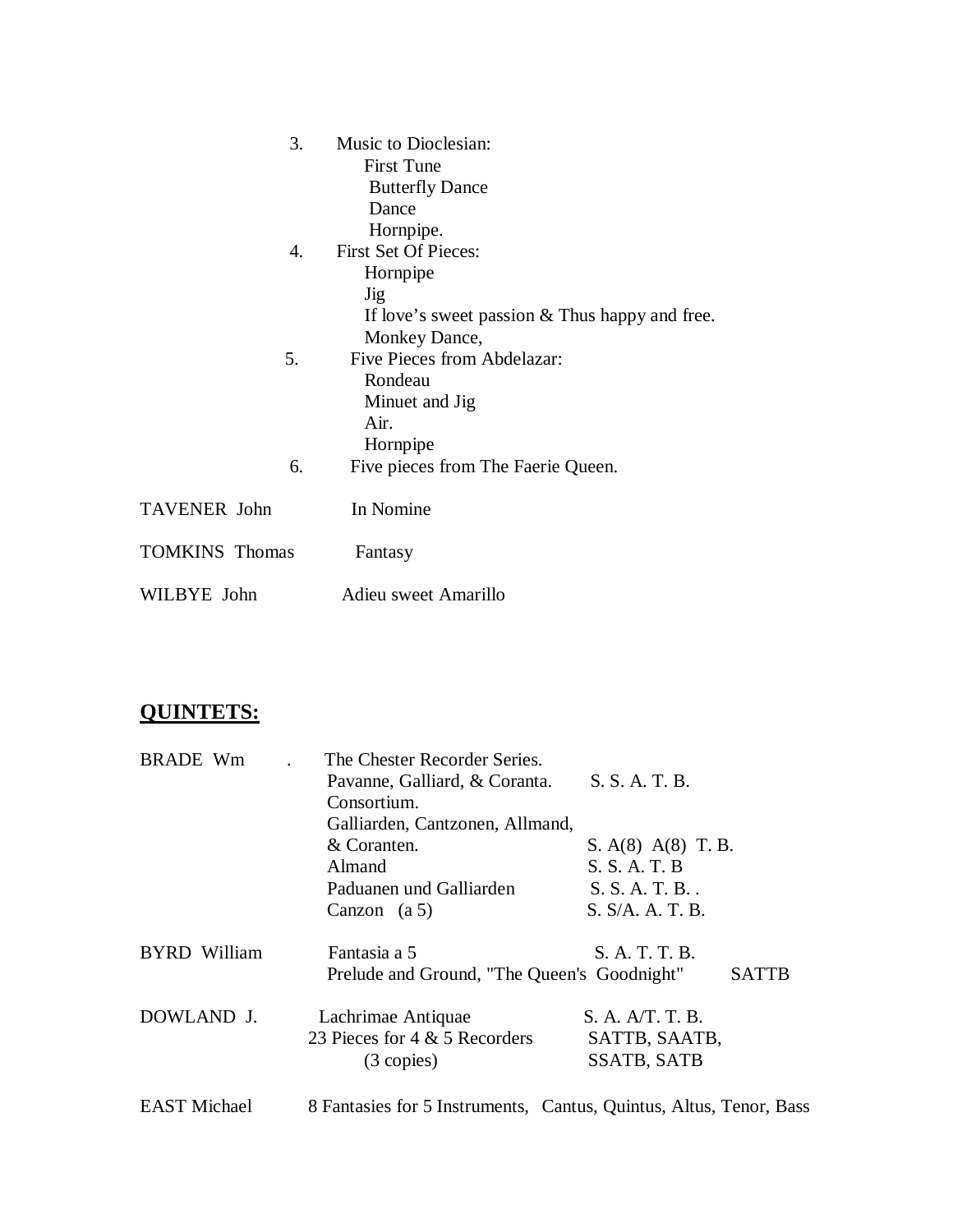| <b>FARMER</b> John   | Volume 1, Fantasies 1 - 4<br>Pavan                                                   | S. S. A. T. B.                   |
|----------------------|--------------------------------------------------------------------------------------|----------------------------------|
| HOLBORNE A.          | Pavanne<br>Heigh Ho Holiday<br>The Night-watch and other Almains SATTB, SAATB, SSATB | S. A. A. T. B.<br>S. A. A. T. B. |
| <b>MORLEY Thom:</b>  | O amico mea                                                                          | S. S. A. T. B.                   |
| <b>SIMPSON</b> Thom: | <b>Galliard</b>                                                                      | S. S. A. T. B.                   |
| TYE Christopher      | Rubem Quem                                                                           | S. A. A/T. T. B.                 |
| WILBYE.<br>John      | Weep, Weep, Mine Eyes                                                                | S. S. A. T. B.                   |
|                      |                                                                                      |                                  |

### **SEXTETS:**

| ADSON. John          | <b>Courtly Masquing Ayres</b><br>No: $1 - 2 - 9$ | S. S. A. T/A. T. B.    |
|----------------------|--------------------------------------------------|------------------------|
| <b>BRADE</b><br>Wm.  | Paduana (1V) Galliard (V)                        | S. S. A. T. T. B.      |
| <b>FARNABY Giles</b> | Allemande                                        | S. S. A. T. T. B.      |
| WARLOCK P.           | Capriol Suite                                    | S. A.(sop) A. T. T. B. |

#### **OTHER ARRANGEMENTS:**

| PURCELL Henry         | In Nomine 2       | S. S. A. T. T. B. B. |                 |
|-----------------------|-------------------|----------------------|-----------------|
| <b>TOMKINS Thomas</b> | O Praise the Lord |                      | 3S. 3A. 3T. 3B. |

#### **MUSIC FOR RECORDER AND KEYBOARD:**

| PURCELL Henry        | Nine Pieces              | S. A. & piano<br>S. A. T. & piano |
|----------------------|--------------------------|-----------------------------------|
| <b>SLATER</b> Joseph | Two pieces<br>Two pieces | S. & piano<br>S. & piano          |